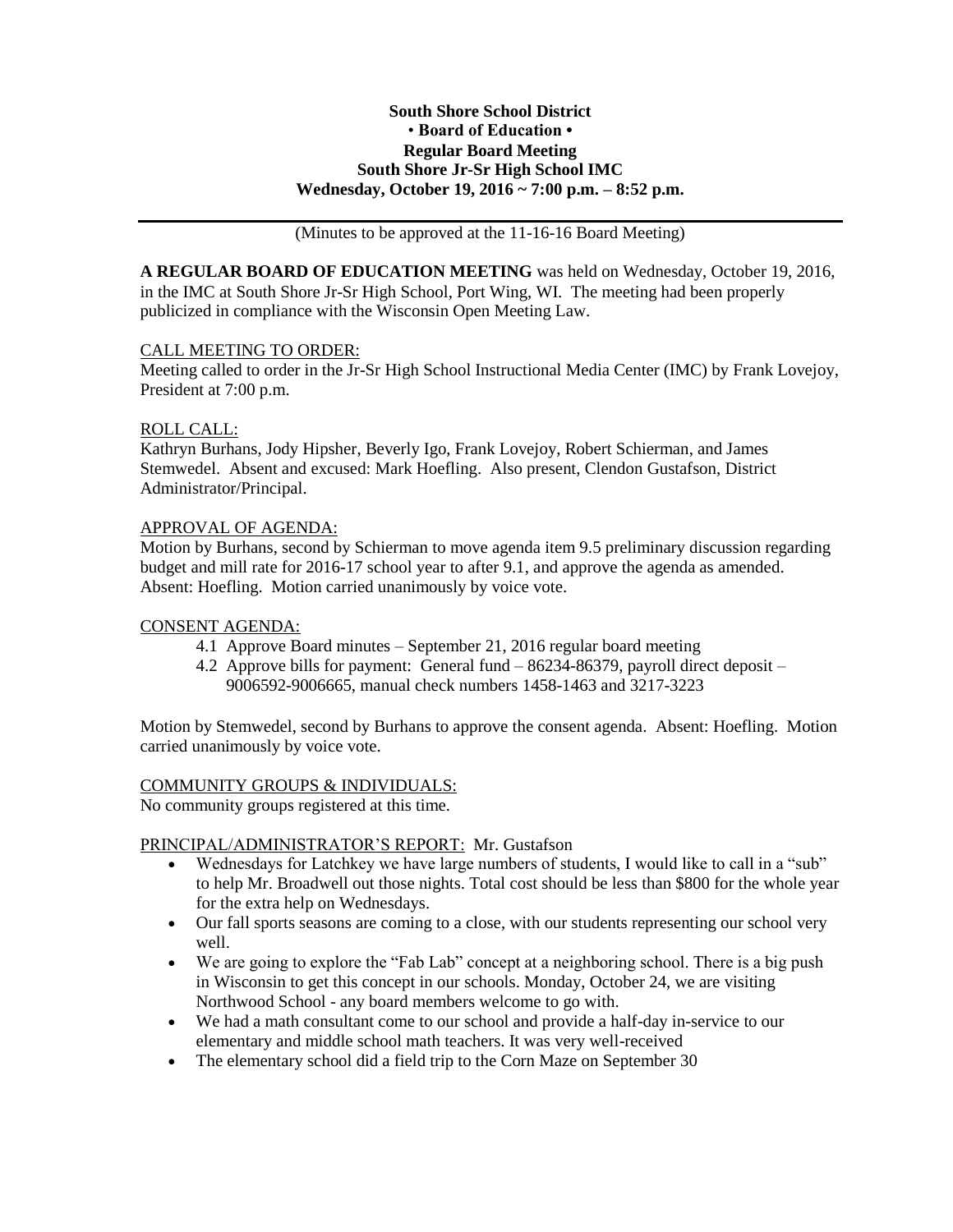October 19, 2016 Regular Board Meeting (continued) Page 2

- Jim Brakken, an author from Cable, did a presentation to our elementary students (grades 2- 5) and also did a community presentation in the evening. Over twenty people attended the community presentation
- The high school girls' volleyball team sponsored its annual "Pink Out" night, raising over \$1500 to donate toward the fight against cancer.
- Garage doors in shop need replacing
- Elementary wash station was replaced - the other one was malfunctioning and the plumbers could not repair it.
- The middle school girls' basketball team had a fantastic season! The  $8<sup>th</sup>$  grade team finished the year undefeated, which is believed to be the second time in school history! The  $7<sup>th</sup>$  grade team did very well, too. They only had three defeats.

# COMMITTEE REPORTS:

Suggestion Box: No suggestions received.

District Promotion Ad Hoc: Meeting postponed.

Transportation, Facility & Safety: Reviewed tractor bids, discussed bus garage and commercial zeroturn mower. Decided to keep current tractor.

UNFINISHED BUSINESS:

Policy  $2<sup>nd</sup>$  Reading – 528 Student Interaction

Motion by Schierman, second by Stemwedel to approve 528 Student Interaction policy as presented. Absent: Hoefling. Motion carried unanimously by voice vote.

## NEW BUSINESS:

Presentation by Chris Patritto, NEOLA:

Chris Patritto gave a presentation on NEOLA (*a company that assists schools with creating policy and policy updates*).

## Budget and mil rate for 2016-17:

Discussed and reviewed info for the annual budget hearing and annual meeting. Discuss mil rates and Fund 80.

Suggestion box ideas: No suggestions received.

Board Goals:

Board reviewed Board goals – discussed items that still need to be worked on.

## Youth Options:

Motion by Schierman, second by Burhans to approve all five student youth options applications. Absent: Hoefling. Motion carried unanimously by voice vote.

## Tractor/lawnmower bids:

Motion by Schierman, second by Burhans to allow Mr. Gustafson to obtain bids for a zero-turn commerical lawnmower. Absent: Hoefling. Motion carried unanimously by voice vote.